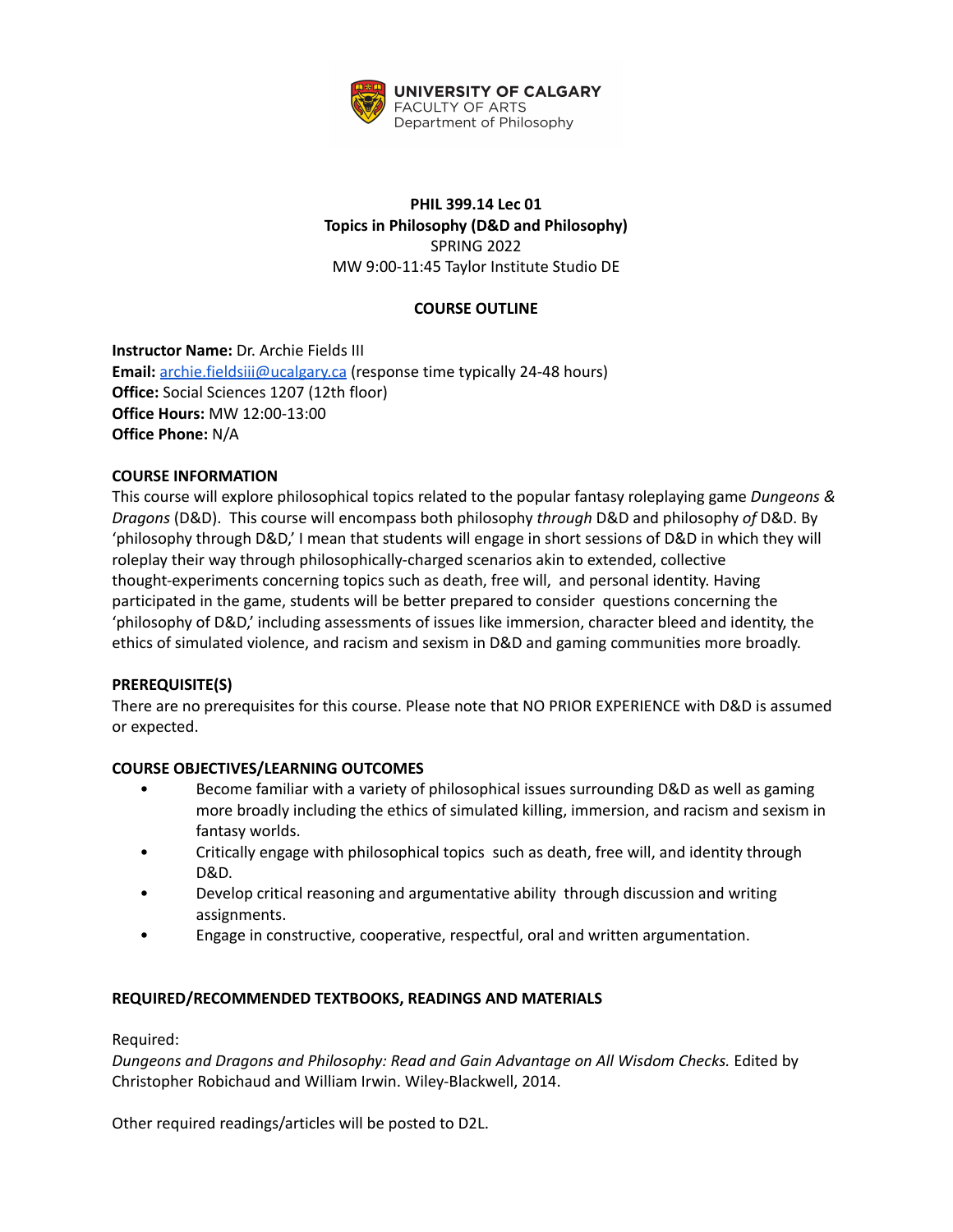Optional:

Mearls, Mike and Jeremy Crawford. *Dungeons & Dragons Player's Handbook*. Fifth Edition. Wizards of the Coast, 2014.

### **COURSE ASSESSMENT AND EVALUATION**

#### **Assessment Components**

- **● Participation in Game Sessions (10%)** After the first week of the course, you will be broken up into groups of five which will serve as your gaming and discussion group throughout the term. Five times during the term, groups will be asked to play a short D&D session written by the instructor in which group members are asked to grapple with certain philosophical problems or challenges. Participation in each session is worth 2% of the final grade.
- **● Running ONE Game Session (10%)** For each game session, one member in each group will serve as the 'Dungeon Master' (DM) who arbitrates the game and the discussions that may take place during it. This role will rotate each session, so that each group member will serve as the DM once by the end of the term. The DM will run the game session (the instructor will be available to help and answer questions) and will write a short report (300-600 words) about the outcomes, challenges, and discussions that occurred during the game. Running the session is worth 5% of the final grade, and the report is worth another 5%.
- **● Game Session Reports (30%)** Students must write a brief (300-600 words) report on three of their five gaming sessions, due at the end of the week on which the session occurs. This report should focus primarily on explicating and responding to the philosophical issue(s) present in the session, which may take the form of explaining/defending choices made in game in response to various dilemmas/scenarios presented. More detailed instructions on these reports will be posted to D2L. Each of the three reports is worth 10% of the final grade.
- **● Discussion Activity Responses (20%)** For each of the seven weeks of the course there will be at least one specially designated group discussion activity which will prompt students to write a short (200-300 word) response to the discussion question(s). Students must complete four of these responses over the course by uploading them to D2L, with each response counting 5% towards the final grade.
- **● Critical Reflective Paper (30%)** Students will write a 1500-2000 word essay on a topic related to the course. In this essay, students are asked to critically engage with one or more of the readings for the class as well as reflect on how their gaming experience has influenced their understanding of the topic and/or how the discussion of course topics has influenced their approach to gaming. More detailed instructions and a rubric will be posted to D2L. This essay will be due on D2L by 11:59 PM on Monday, June 20.

## **Assessment Policies**

- Late work will be accepted with up to a 5% per day grade penalty as long as you let me know at least 24 hours before the due date (with exceptions for genuine last minute emergencies where advance notice is impossible).
- It is my hope that this course will be fully accessible to all students, without the need to seek formal accommodations (in addition to the official university policy that must be included below). Please let me know if there are things that I can do to make this class more accessible for you.
- Writing and the grading thereof is a factor in the evaluation of students' work.
- It is not necessary to receive a passing grade on any particular component of a course to pass the course as a whole.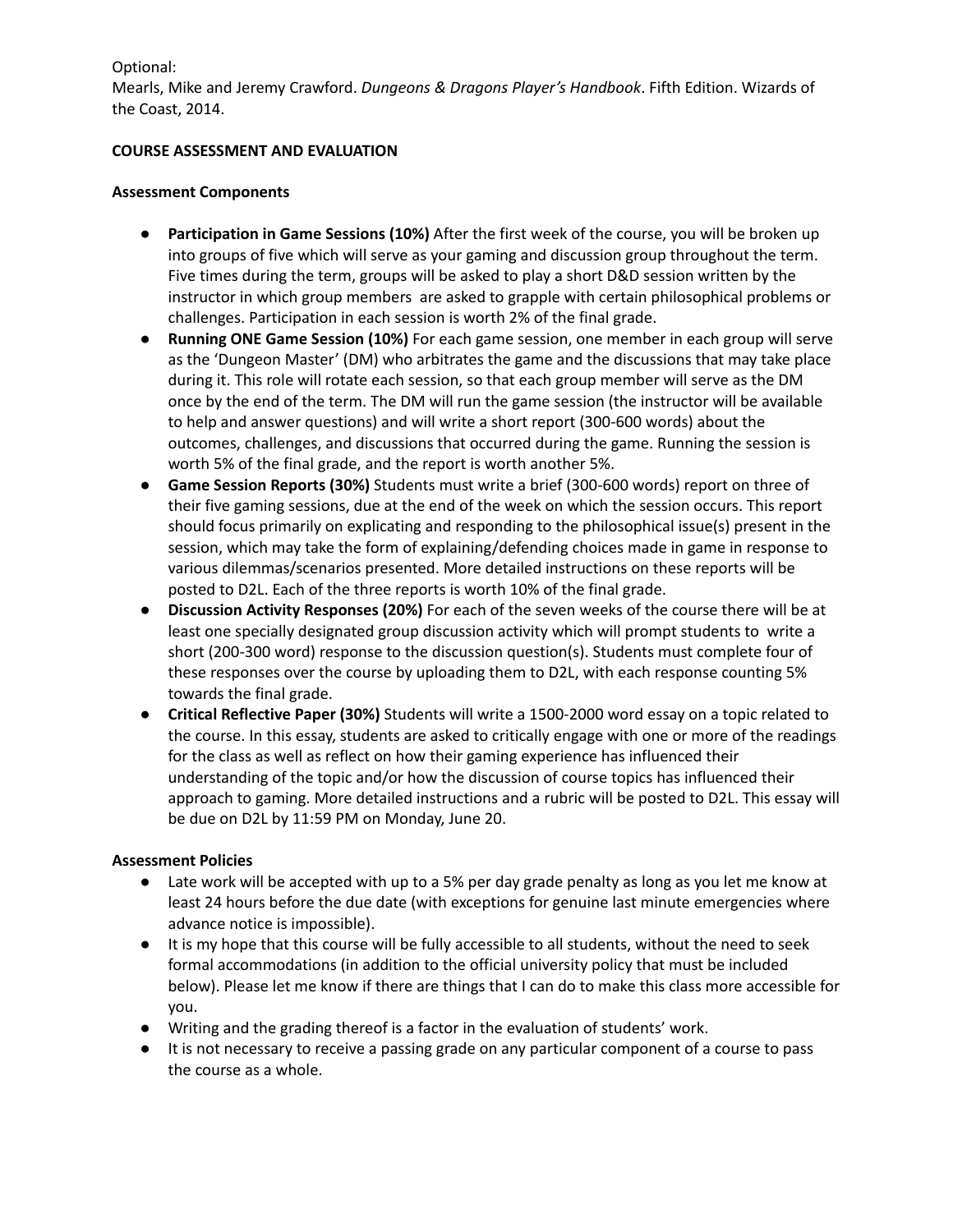### **Exams**

There are no exams in the course.

### **Letter Grade Conversion Table**

**A+** 95-100% **A** 90-94.9% **A-** 85-89.9% **B+** 80-84.9% **B** 75-79.9% **B-** 70-74.9% **C+** 65-69.9% **C** 60-64.9% **C-** 55-59.9% **D+** 50-54.9% **D** 45-49.9% **F** 44.9% or lower

#### **IMPORTANT DEPARTMENTAL, FACULTY AND UNIVERSITY INFORMATION**

#### **Academic Accommodations**

It is the student's responsibility to request academic accommodations according to the University policies and procedures. The student accommodation policy can be found at [ucalgary.ca/legal-services/sites/default/files/teams/1/Policies-Student-Accommodation-Policy.pdf.](http://www.ucalgary.ca/legal-services/sites/default/files/teams/1/Policies-Student-Accommodation-Policy.pdf)

Students needing an Accommodation because of a disability or medical condition should communicate this need to Student Accessibility Services in accordance with the Procedure for Accommodations for Students with Disabilities:

[ucalgary.ca/legal-services/sites/default/files/teams/1/Policies-Accommodation-for-Students-with-Disabil](https://www.ucalgary.ca/legal-services/sites/default/files/teams/1/Policies-Accommodation-for-Students-with-Disabilities-Procedure.pdf) [ities-Procedure.pdf](https://www.ucalgary.ca/legal-services/sites/default/files/teams/1/Policies-Accommodation-for-Students-with-Disabilities-Procedure.pdf). Students needing an Accommodation in relation to their coursework or to fulfil requirements for a graduate degree, based on a protected ground other than disability, should communicate this need, preferably in writing, to their instructor.

## **Absence or Missed Course Assessments**

Students who are absent from class assessments (tests, participation activities, or other assignments) should inform their instructors as soon as possible. If the reason provided for the absence is acceptable, instructors may decide that any arrangements made can take forms other than make-up tests or assignments. For example, the weight of a missed grade may be added to another assignment or test.

#### **Student Support and Resources**

Full details and information about the following resources can be found at [ucalgary.ca/current-students/student-services](https://www.ucalgary.ca/current-students/student-services)

- Wellness and Mental Health Resources
- Student Success Centre
- Student Ombuds Office
- Student Union (SU) Information
- Graduate Students' Association (GSA) Information
- Emergency Evacuation/Assembly Points
- Safewalk

#### **Academic Advising**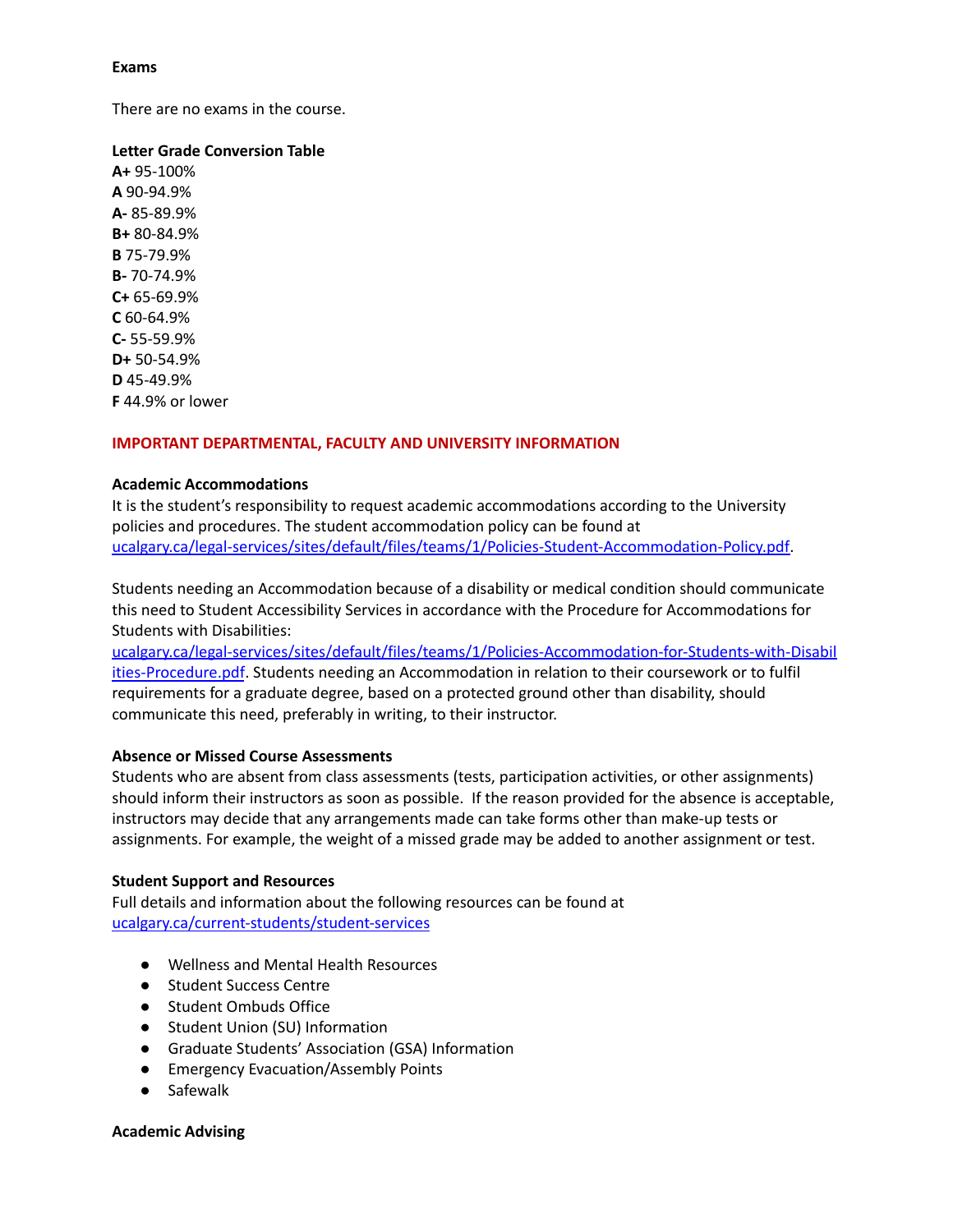If you are a student in the Faculty of Arts, you can speak to an academic advisor in the Arts Students' Centre about course planning, course selection, registration, program progression and more. Visit the Faculty of Arts website at

<https://arts.ucalgary.ca/current-students/undergraduate/academic-advising> for contact details and information regarding common academic concerns.

For questions specific to the philosophy program, please visit arts.ucalgary.ca/philosophy. Further academic guidance is available by contacting Jeremy Fantl (Undergraduate Program Director [jfantl@ucalgary.ca\)](mailto:jfantl@ucalgary.ca) or David Dick (Honours Advisor [dgdick@ucalgary.ca](mailto:dgdick@ucalgary.ca)).

## **Writing Assessment and Support**

The assessment of all written assignments—and, to a lesser extent, written exam responses—is based in part on writing skills. This includes correctness (grammar, punctuation, sentence structure, etc.), as well as general clarity and organization. Research papers must include a thorough and accurate citation of sources. Students are also encouraged to use Writing Support Services for assistance. For more information, and other services offered by the Student Success Centre, please visit [ucalgary.ca/student-services/student-success.](https://ucalgary.ca/student-services/student-success)

# **Required Technology**

In order to successfully engage in their learning experiences at the University of Calgary, students taking online, remote, and blended courses are required to have reliable access to the following technology:

- A computer with a supported operating system, as well as the latest security, and malware updates;
- A current and updated web browser;
- Webcam (built-in or external);
- Microphone and speaker (built-in or external), or headset with microphone;
- Current antivirus and/or firewall software enabled;
- Broadband internet connection.

Most current laptops will have a built-in webcam, speaker and microphone.

# **Responsible Use of D2L**

Important information and communication about this course will be posted on D2L (Desire2Learn), UCalgary's online learning management system. Visit https://ucalgary.service-now.com/it for how-to information and technical assistance.

All users of D2L are bound by the guidelines on the responsible use of D2L posted here: <https://elearn.ucalgary.ca/commitment-to-the-responsible-use-of-d2l/>. The instructor may establish additional specific course policies for D2L, Zoom, and any other technologies used to support remote learning. Instructional materials, including audio or video recordings of lectures, may not be posted outside of the course D2L site. Students violating this policy are subject to discipline under the [University](https://www.ucalgary.ca/legal-services/sites/default/files/teams/1/Policies-Student-Non-Academic-Misconduct-Policy.pdf) of Calgary's [Non-Academic](https://www.ucalgary.ca/legal-services/sites/default/files/teams/1/Policies-Student-Non-Academic-Misconduct-Policy.pdf) Misconduct policy.

# **Media Recording**

Please refer to the following statement on media recording of students:

[https://elearn.ucalgary.ca/wp-content/uploads/2020/05/Media-Recording-in-Learning-Environments-OS](https://elearn.ucalgary.ca/wp-content/uploads/2020/05/Media-Recording-in-Learning-Environments-OSP_FINAL.pdf) [P\\_FINAL.pdf](https://elearn.ucalgary.ca/wp-content/uploads/2020/05/Media-Recording-in-Learning-Environments-OSP_FINAL.pdf)

# **Academic Misconduct/Honesty**

Cheating or plagiarism on any assignment or examination is as an extremely serious academic offense, the penalty for which will be an F on the assignment or an F in the course, and possibly a disciplinary sanction such as probation, suspension, or expulsion. For information on academic misconduct and its consequences, please see the University of Calgary Calendar at [ucalgary.ca/pubs/calendar/current/k.html.](https://ucalgary.ca/pubs/calendar/current/k.html)